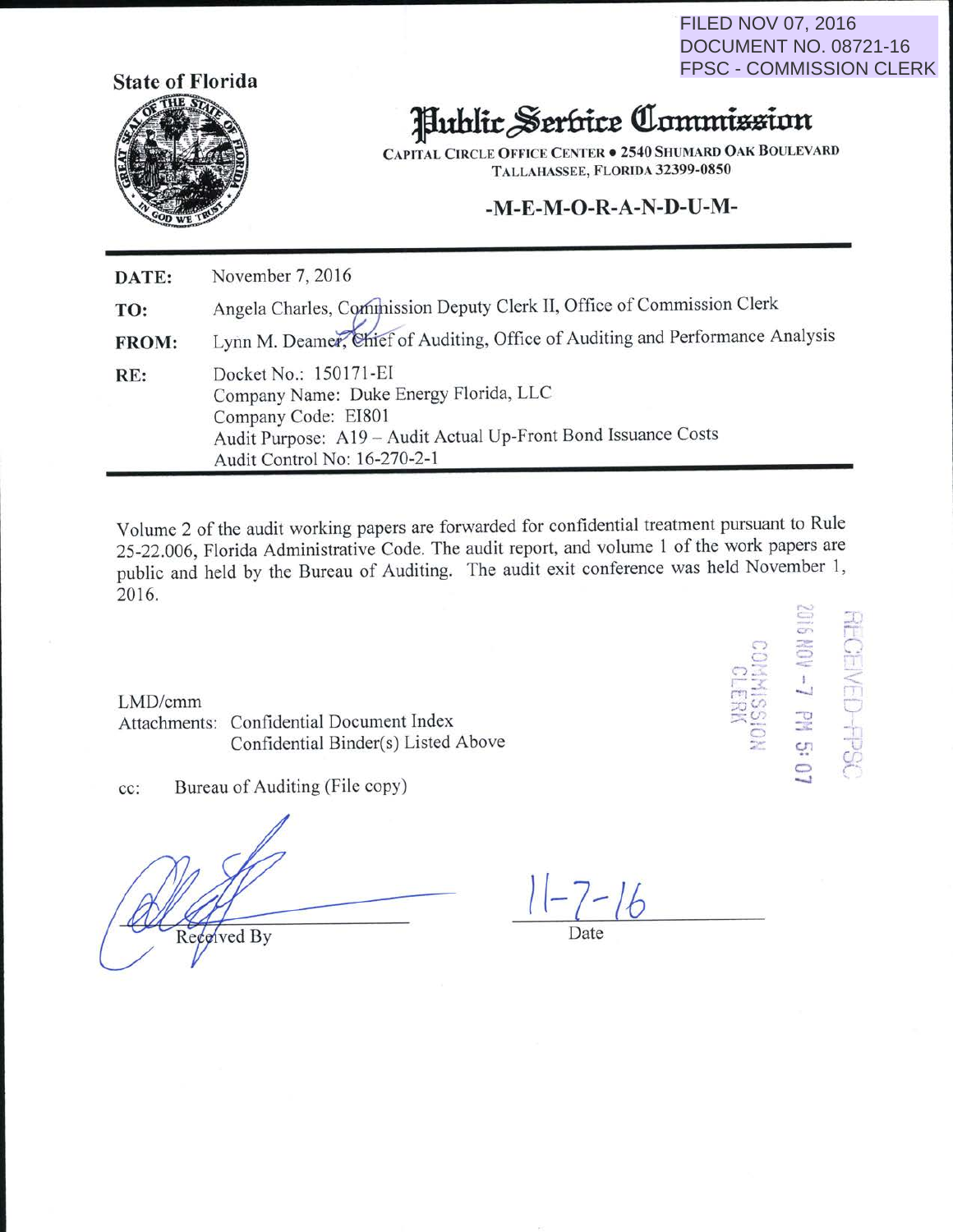COMMISSIONERS: JULIE IMANUEL BROWN, CHAIRMAN LISA POLAK EDGAR RONALD A. BRISE, ART GRAHAM JIMMY PATRONIS

### STATE OF FLORIDA



TAMPA DISTRICT OFFICE 1313 N TAMPA STREET **SUITE 220** TAMPA, FL 33602 (813) 637-8660

# Hublic Serbice Commission

November 1, 2016

Duke Energy Florida 299 Ist Avenue North St Petersburg, FL 33701

Dear Ms. Olivier:

## RE: Up-Front Bond Issuance Costs, Docket No.l50171-EI.

We have completed our field work in the above-referenced audit. Included with this letter is a copy of the audit work-papers which the Commission is maintaining in a Temporary Confidential Status and a listing of these work-papers. Please sign and date a copy of this letter indicating that you have received these copies. The Utility must file a Request for Confidential Classification according to Rule 25-22.006, F.A.C. in order to maintain this confidentiality. This request must be filed with the Commission within twenty-one days from today or these work-papers will become public documents.

Sincerely,

 $\ln$ Simon O. Ojada

Audit Manager

 $\ell$ elina 7se

Enclosure

cc: Audit File